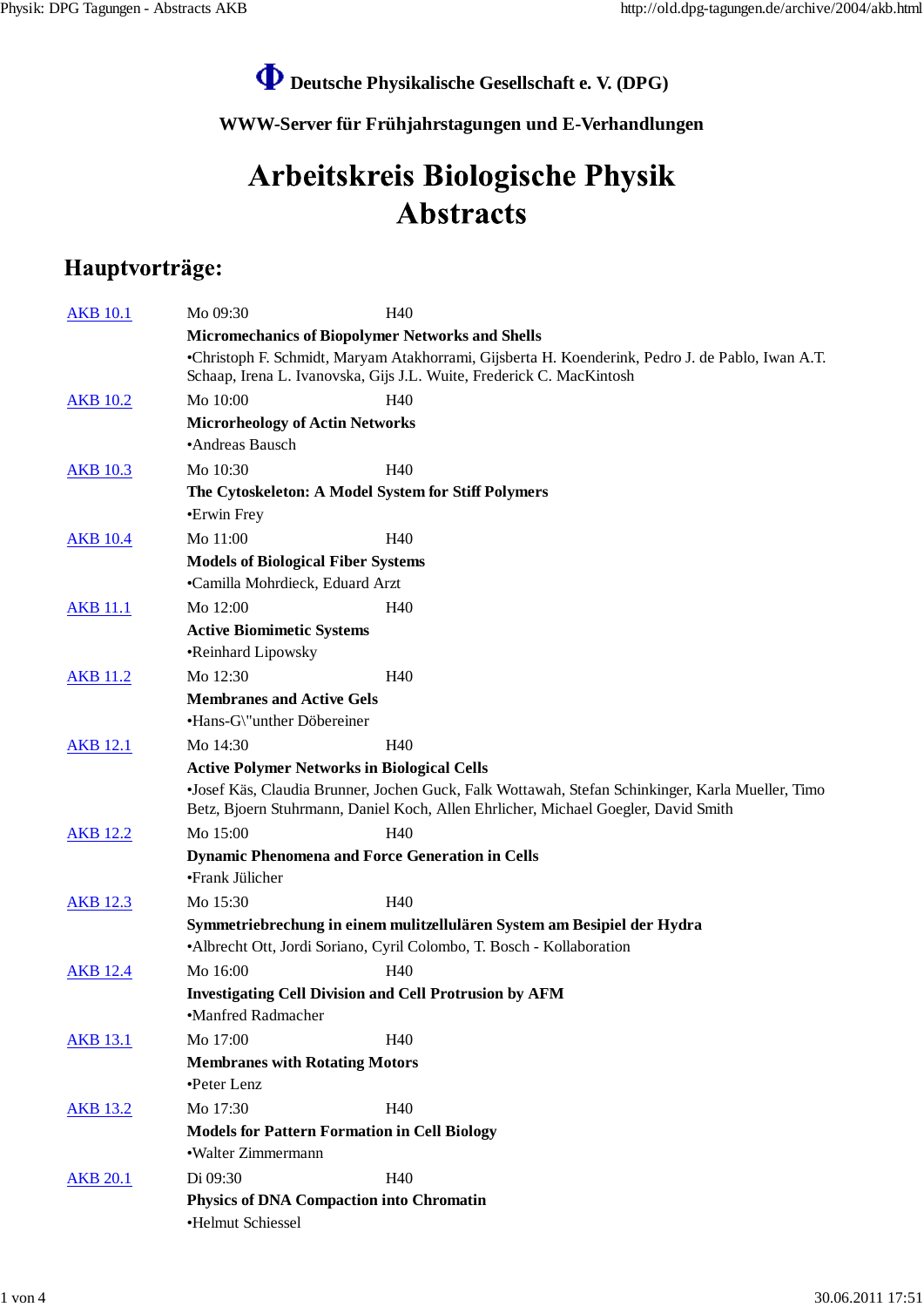| <b>AKB 20.2</b> | Di 10:00                                                | H40                                                                                               |
|-----------------|---------------------------------------------------------|---------------------------------------------------------------------------------------------------|
|                 | <b>Structure and Dynamics of DNA Nanoparticles</b>      |                                                                                                   |
|                 | •Joachim Rädler                                         |                                                                                                   |
| <b>AKB 20.3</b> | Di 10:30                                                | H <sub>40</sub>                                                                                   |
|                 | <b>Electronic Detection of DNA on Transistor Arrays</b> |                                                                                                   |
|                 |                                                         | ·Ulrich Bockelmann, François Pouthas, Cedric Gentil, Denis Cote                                   |
| <b>AKB 21.1</b> | Di 11:30                                                | H <sub>40</sub>                                                                                   |
|                 | Chemische Kinetik einzelner spezifischer Bindungen      |                                                                                                   |
|                 | •Rudolf Merkel, Melanie Nguyen-Duong                    |                                                                                                   |
| <b>AKB 21.2</b> | Di 12:00                                                | H <sub>40</sub>                                                                                   |
|                 | <b>Forces acting on Biological Model Systems</b>        |                                                                                                   |
|                 | •Udo Seifert                                            |                                                                                                   |
| <b>AKB 21.3</b> | Di 12:30                                                | H <sub>40</sub>                                                                                   |
|                 | •Ulrich Schwarz                                         | <b>Cell Organization in Soft Media due to Active Mechanosensing</b>                               |
| <b>AKB 22.1</b> | Di 14:00                                                | H40                                                                                               |
|                 | A Biophysical View of Molecular Recognition             |                                                                                                   |
|                 | •Dario Anselmetti                                       |                                                                                                   |
| <b>AKB 22.2</b> | Di 14:30                                                | H <sub>40</sub>                                                                                   |
|                 |                                                         | Mechanical Single Molecule Experiments in the Thermal Energy Regime                               |
|                 | •Ernst-Ludwig Florin                                    |                                                                                                   |
| <b>AKB 22.3</b> | Di 15:00                                                | H <sub>40</sub>                                                                                   |
|                 | <b>Labeling of Cells with Quantum Dots</b>              |                                                                                                   |
|                 | •Wolfgang Parak                                         |                                                                                                   |
| <b>AKB 22.4</b> | Di 15:30                                                | H <sub>40</sub>                                                                                   |
|                 |                                                         | Detecting and Manipulating Single Molecules in the Fluid Phase                                    |
|                 | •Petra Schwille                                         |                                                                                                   |
| <b>AKB 23.1</b> | Di 16:30                                                | H <sub>40</sub>                                                                                   |
|                 |                                                         | Microscopy and Spectroscopy on Single Membrane Proteins                                           |
|                 |                                                         | •Jörg Wrachtrup, Carsten Tietz, Margarita Khazarchyan, Thews Elmar                                |
| <b>AKB 23.2</b> | Di 17:00                                                | H40                                                                                               |
|                 | •Tim Salditt                                            | X-ray Scattering Studies of self-assembled Lipid Protein Membranes                                |
|                 | Di 17:30                                                | H40                                                                                               |
| <b>AKB 23.3</b> |                                                         | <b>Protein Micropatterns in Supported Lipid Membranes</b>                                         |
|                 | •Motomu Tanaka                                          |                                                                                                   |
| <b>AKB 30.1</b> | Mi 14:30                                                | H <sub>40</sub>                                                                                   |
|                 |                                                         | Hierarchical Structure and Mechanical Function of Biological Materials                            |
|                 | •Peter Fratzl                                           |                                                                                                   |
| <b>AKB 30.2</b> | Mi 15:00                                                | H <sub>40</sub>                                                                                   |
|                 | <b>Bioelektronische Hybride</b>                         |                                                                                                   |
|                 | ·Andreas Offenhäusser                                   |                                                                                                   |
| <b>AKB 30.3</b> | Mi 15:30                                                | H40                                                                                               |
|                 |                                                         | Micro- and Nanolithographic Tools for Designing Biophysical Models of Cell Adhesion and           |
|                 | <b>Mechanics</b>                                        |                                                                                                   |
|                 | •Joachim Spatz                                          |                                                                                                   |
| <b>AKB 30.4</b> | Mi 16:00                                                | H <sub>40</sub>                                                                                   |
|                 | <b>Feeling for Cells with Light</b>                     |                                                                                                   |
|                 |                                                         | •Jochen Guck, Falk Wottawah, Kort Travis, Stefan Schinkinger, Frank Sauer, Bryan Lincoln, Susanne |
|                 | Ebert                                                   |                                                                                                   |
| <b>AKB 31.1</b> | Mi 16:30                                                | H <sub>40</sub>                                                                                   |
|                 | <b>NMR</b> Tomography                                   |                                                                                                   |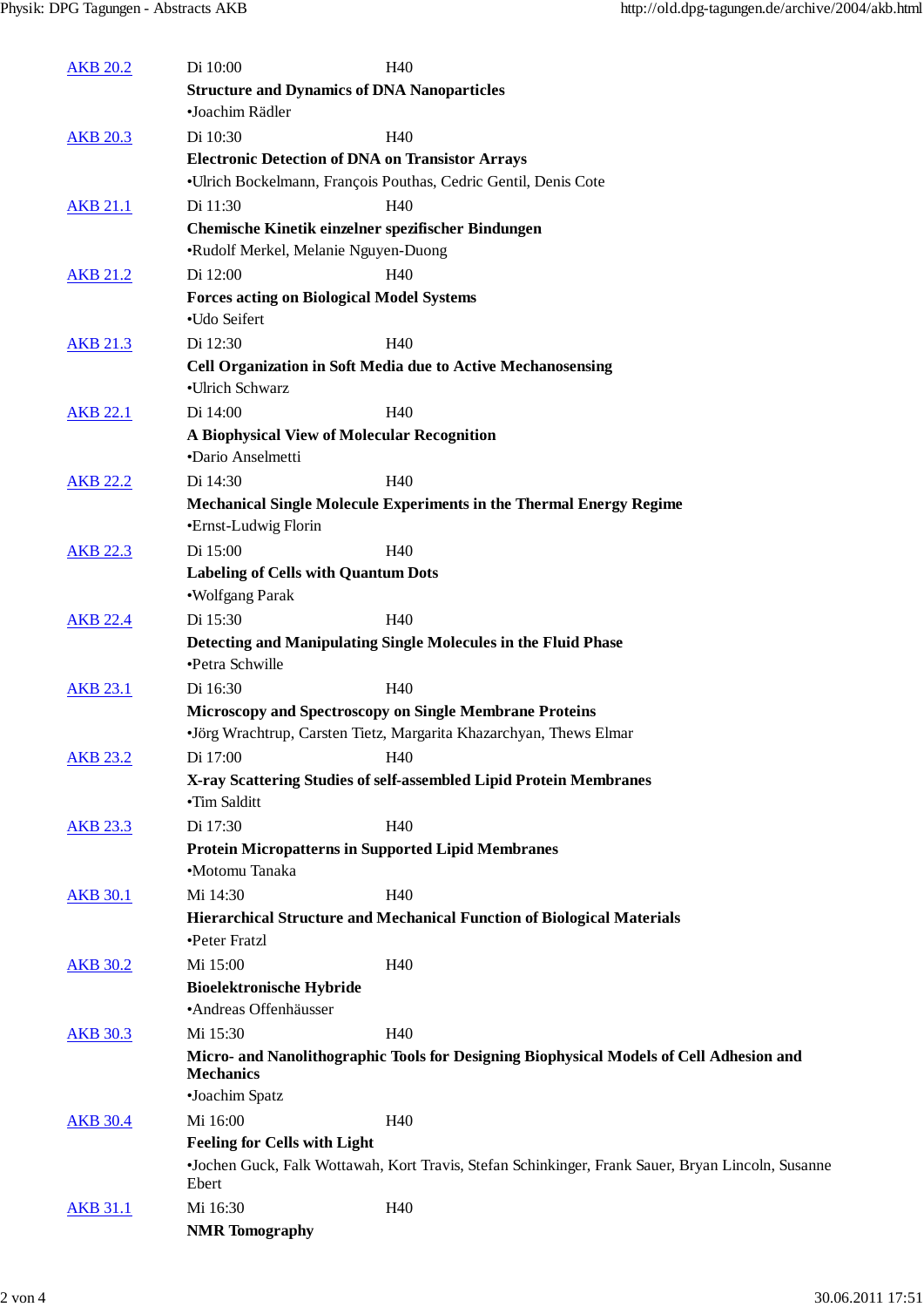|                 | •Peter Jakob                                                      |                                                                          |  |
|-----------------|-------------------------------------------------------------------|--------------------------------------------------------------------------|--|
| <b>AKB</b> 40.1 | Do 14:30                                                          | H40                                                                      |  |
|                 | <b>Structure and Evolution of bio-molecular Networks</b>          |                                                                          |  |
|                 | •Michael Lässig                                                   |                                                                          |  |
| <b>AKB</b> 40.2 | Do 15:00                                                          | H40                                                                      |  |
|                 |                                                                   | <b>Dynamics and Evolution of Networks: From the Genome to Ecosystems</b> |  |
|                 | •Barbara Drossel                                                  |                                                                          |  |
| <b>AKB</b> 40.3 | Do 15:30                                                          | H40                                                                      |  |
|                 | <b>Evolution of a Genetic Switch in a Fluctuating Environment</b> |                                                                          |  |
|                 | •Ulrich Gerland, Terence Hwa                                      |                                                                          |  |
| <b>AKB</b> 40.4 | Do 16:00                                                          | H40                                                                      |  |
|                 | <b>Proteins: Structure, Function, and Evolution</b>               |                                                                          |  |
|                 |                                                                   | •Markus Porto, Ugo Bastolla, H. Eduardo Roman, Michele Vendruscolo       |  |
| <b>AKB</b> 41.1 | Do 17:00                                                          | H40                                                                      |  |
|                 | <b>Identification of Sensory Transduction Chains in vivo</b>      |                                                                          |  |
|                 | •Andreas Herz, Tim Gollisch                                       |                                                                          |  |
| <b>AKB</b> 41.2 | Do 17:30                                                          | H40                                                                      |  |
|                 | Intracellular $Ca^{2+}$ Dynamics                                  |                                                                          |  |
|                 | •Martin Falcke                                                    |                                                                          |  |
|                 |                                                                   |                                                                          |  |

## Fach- und Postersitzungen:

| <b>AKB 10</b>                                  | Mo 09:30-11:30                                         | H <sub>40</sub>                          |  |  |
|------------------------------------------------|--------------------------------------------------------|------------------------------------------|--|--|
|                                                |                                                        | <b>Cytoskeleton and Polymer Networks</b> |  |  |
| <b>AKB 11</b>                                  | Mo 12:00-13:00                                         | H40                                      |  |  |
|                                                | <b>Active Biomimetic Systems and Gels</b>              |                                          |  |  |
| <b>AKB 12</b>                                  | Mo 14:30-16:30                                         | H40                                      |  |  |
|                                                | <b>Active Systems: Complex Cellular Processes</b>      |                                          |  |  |
| <b>AKB 13</b>                                  | Mo 17:00-18:00                                         | H40                                      |  |  |
|                                                | <b>Active Systems: Structure and Pattern Formation</b> |                                          |  |  |
| <b>AKB 20</b>                                  | Di 09:30-11:00                                         | H <sub>40</sub>                          |  |  |
|                                                | <b>Physics of DNA</b>                                  |                                          |  |  |
| <b>AKB 21</b>                                  | Di 11:30-13:00                                         | H40                                      |  |  |
|                                                | <b>Bioadhesion and Molecular Forces</b>                |                                          |  |  |
| <b>AKB 22</b>                                  | Di 14:00-16:00                                         | H40                                      |  |  |
|                                                | <b>Single Molecule Methods</b>                         |                                          |  |  |
| <b>AKB 23</b>                                  | Di 16:30-18:00                                         | H40                                      |  |  |
|                                                | <b>Membranes</b>                                       |                                          |  |  |
| <b>AKB 30</b>                                  | Mi 14:30-16:30                                         | H40                                      |  |  |
|                                                | <b>Biomaterials and Bioengineering</b>                 |                                          |  |  |
| <b>AKB 31</b>                                  | Mi 16:30-17:00                                         | H40                                      |  |  |
| <b>Investigations of Biological Structures</b> |                                                        |                                          |  |  |